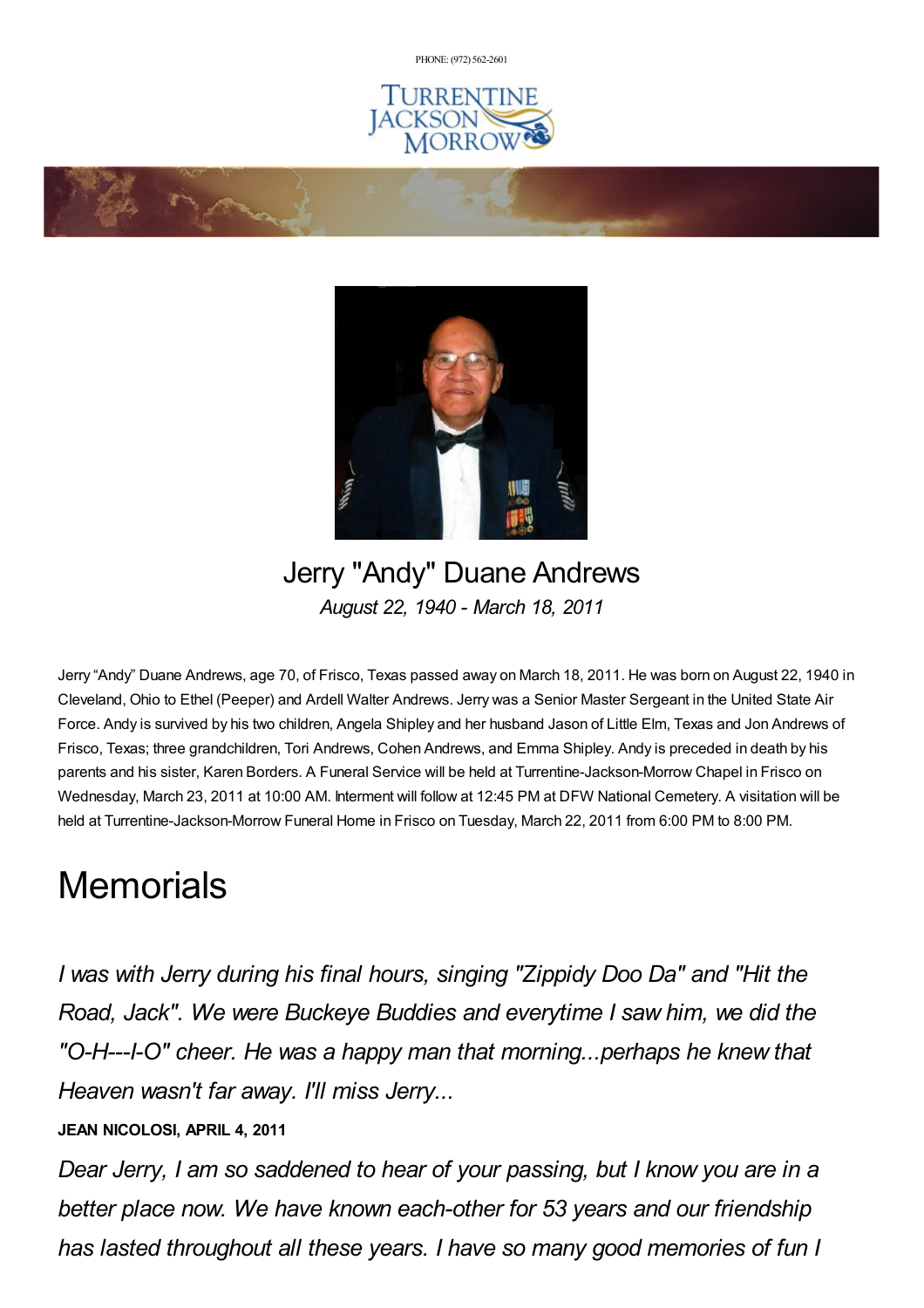*have had with you and I wouldn't trade them for anything. May you rest in peace and I look forward to the day we meet again. I will pray for your soul every day. I love you! Sherry* **SHERRY LITTLE, MARCH 23, 2011**

*You were always a true friend. My prayers are with your family. May they find peace from all inspiring messages posted for all to read. You truly are that special.*

## **ANN JOHNSON, MARCH 22, 2011**

*Thanks for all the good times we had together old buddy. we'll all miss you and will always remember your competiveness and fun times.*

**TOMMY J. DEEDS, MARCH 22, 2011**

*Go Buckeye's! Ride with the Wind! These are the things that I will always remember and your passion that you shared with me. May you rest in peace. I will always love you.*

**KELLIE HARDY, MARCH 22, 2011**

*Jerry had a way of making everyone around him laugh. He was the life of the party and could brighten my day with his contagious smile. I am blessed to have known him, and I will miss him dearly.*

**MELANIE HARRIS, MARCH 22, 2011**

*Angie and Jon, we are so sorry about the loss of your dad. I know you will miss him.*

**ALVIN AND JANE KEELE, MARCH 22, 2011**

*Rest in Peace my friend. Jerry was a great wonder guy.We willmiss him.* **LISA EMERY, MARCH 21, 2011**

*To the friends and family of Jerry: So sorry for this extreme loss. Jerry was my neighbor here in Newark. I used to love hearing him come up the street on his motorcycle; I knew then that he was home safe. Now he has gone to another safe home, and hopefully riding in the clouds. May you all find peace and comfort in this time of sorrow. Thoughts and prayers! God Bless, Susan* **SUSAN M. WEEKLY, MARCH 21, 2011**

*We have many, many wonderful memories of Jerry, particularly of him riding*